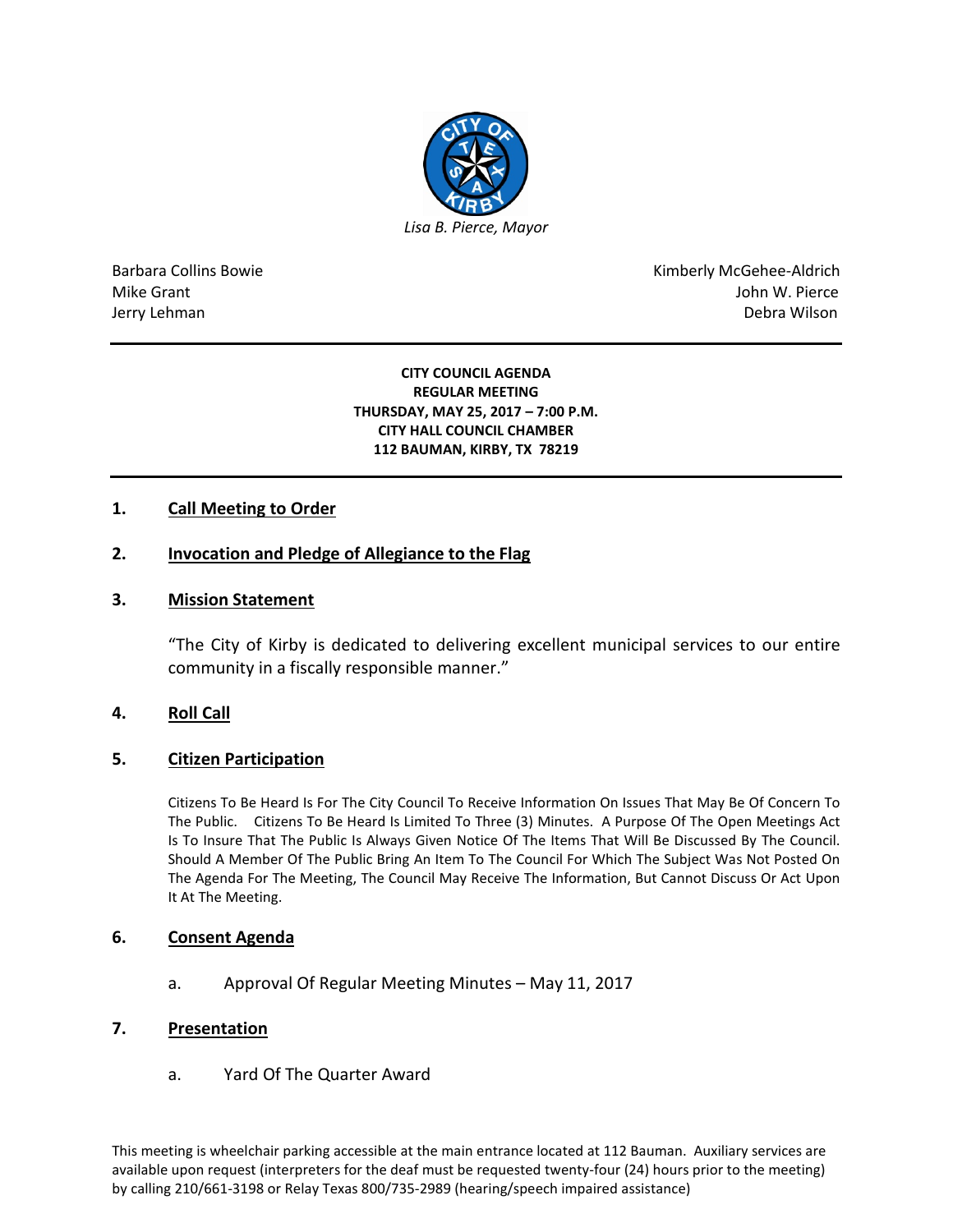# **8. Discussion And Possible Action**

- a. Status Update On The Municipal Swimming Pool
- b. Status Update On The Gaiety Storage Lot
- c. Discussion And Possible Action To Appoint Member(s) To The Ordinance Review Committee
- d. Discussion And Possible Action To Remove Member(s) From The Parks and Recreation Committee
- e. Discussion And Possible Action To Appoint Member(s) To The Parks And Recreation Committee
- f. Discussion And Possible Action To Consider Resolution No. R-2017-690 Appointing A Municipal Court Judge OF The City Of Kirby, Texas For A Two Year Term Beginning June 1, 2017, Setting The Compensation Of The Judge Of The Municipal Court, And Setting The Dates, Time, And Place For Holding Regular Sessions Of The Municipal Court Of The City Of Kirby, Texas.
- g. Discussion And Possible Action To Consider Resolution No. R-2017-691 Re-Appointing An Alternate Municipal Court Judge For The City Of Kirby, Texas
- h. Discussion And Possible Action To Consider Resolution No. R-2017-692 Establishing And Designating Certain City Officials To Sign City Of Kirby Bank **Transactions**

# **9. Requests and Announcements**

a. Requests By Mayor And Council Members For Items To Be Placed On Future City Council Agendas And Announcements On City Events/Community Interests

# **10. Adjournment**

 Monique L. Vernon City Manager

\_\_\_\_\_\_\_\_\_\_\_\_\_\_\_\_\_\_\_\_\_\_\_\_\_\_\_

Patty Cox, TRMC City Secretary

\_\_\_\_\_\_\_\_\_\_\_\_\_\_\_\_\_\_\_\_\_\_

This meeting is wheelchair parking accessible at the main entrance located at 112 Bauman. Auxiliary services are available upon request (interpreters for the deaf must be requested twenty-four (24) hours prior to the meeting) by calling 210/661-3198 or Relay Texas 800/735-2989 (hearing/speech impaired assistance)

The City Council reserves the right to adjourn into executive session at any time to discuss any of the matters listed on this agenda if authorized by Texas Government Code Section 551.071, Consultation with Attorney, Texas